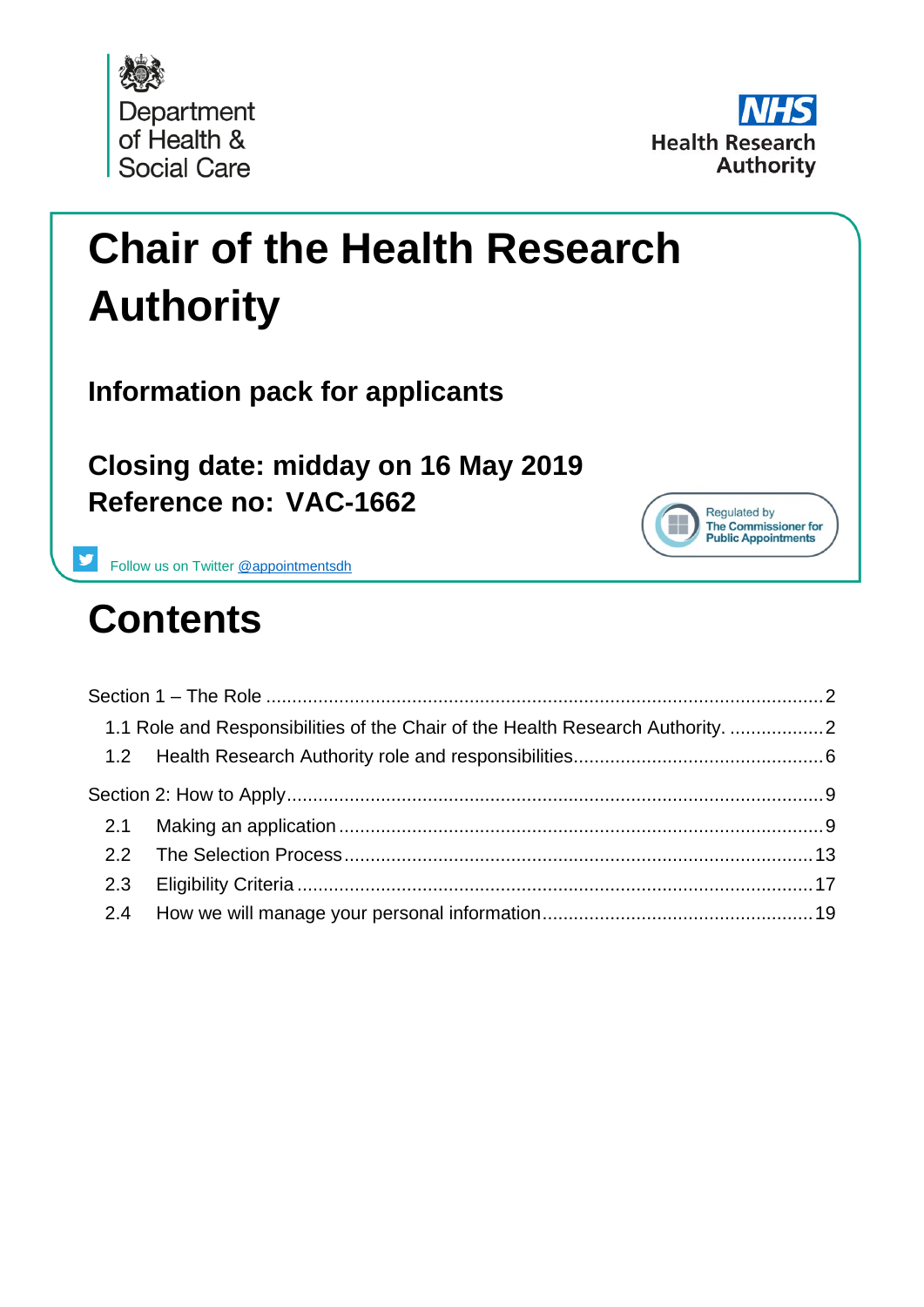# <span id="page-1-0"></span>**Section 1 – The Role**

## <span id="page-1-1"></span>**1.1 Role and Responsibilities of the Chair of the Health Research Authority.**

## **Introduction**

Ministers are seeking to appoint a new Chair of the board of the Health Research Authority (HRA).

The Chair will be required to lead the board in setting the strategic direction of the HRA and overseeing its governance and performance management.

HRA's core purpose is to protect and promote the interests of patients and the public in health and social care research. It ensures that health and social care research involving them is ethically reviewed and approved, that people are provided with the information they need to help them decide whether they wish to take part, and that their opportunity to do so is maximised by simplifying the processes by which high quality research is assessed. In doing this, HRA helps to build both public confidence and participation in health research, and so contribute to improving the nation's health.

The expertise and experience that the Chair will bring to the HRA Board will help to ensure that the HRA is a successful organisation in terms of its effectiveness, both as a regulator and employer.

## **Role and Responsibilities of the Chair**

#### **Strategy**

- Oversee strategic direction, working collaboratively across a national system of Arm's Length Bodies (ALBs), as well as with key organisations across the health and social care system.
- Maintain the values of the board so it continues to protect and promote the interests of patients and public in health and social care research, ensuring that the board listens to the public and patient voice and that the outcome of good research can benefit them in the future.
- Support and challenge the executive team.
- Be the public face of the HRA as a champion of its role.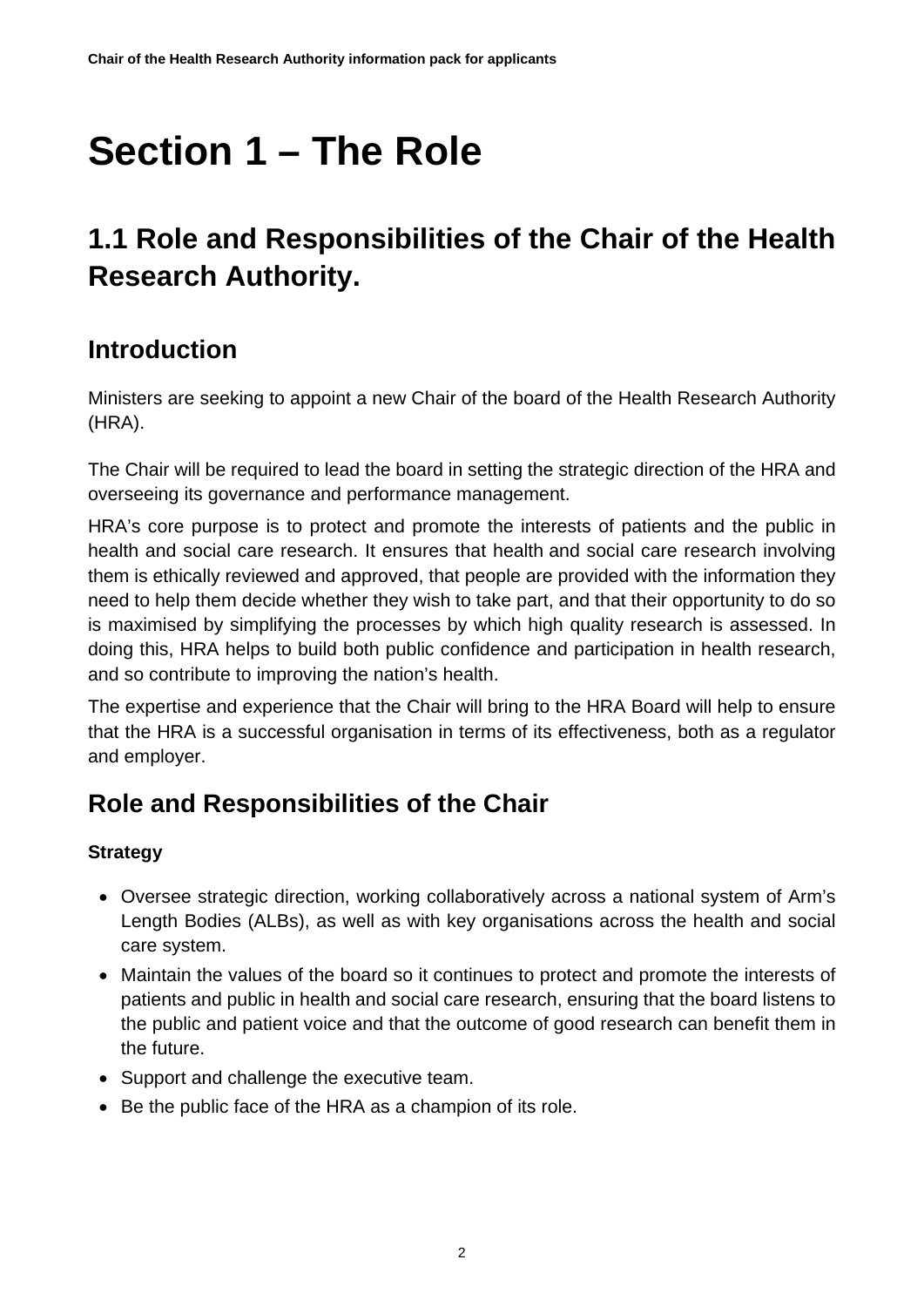#### **Performance**

- Provide leadership to the HRA, through setting a vision and inspiring high standards.
- Ensure risks are managed and appropriate financial controls are in place.
- Lead the HRA board and its development, ensuring the board determines business priorities and fulfils duties.
- Chair HRA board meetings according to any statutory requirements and agreed policies and procedures, ensuring meetings are reported appropriately and actions are monitored and completed.
- Ensure that the HRA carries out its statutory functions with regard to aspects of government policy as the Secretary of State directs, including compliance with statutory and administrative requirements for the use of public funds.
- Act on behalf of the board between meetings on matters delegated, such as signing off documents or in response to approaches from external organisations on issues which do not require approval by the whole board.

#### **People**

- Maintain effective working relationships at senior levels with all key players in the health and social care sector, including Ministers, other ALB chairs, research funders including industry and charity and senior figures within academia.
- Through support and regular appraisal, ensure a high performance from the HRA Chief Executive and Team, ensuring that operational and strategic objectives are achieved and best practice is followed in leadership and people policies and behaviour.

## **Qualities required for the role of the Chair**

The Department of Health and Social Care values and promotes diversity and encourages applications from all sections of the community. The boards of public bodies should reflect the population they are there to serve. Boards also benefit from fresh perspectives, and we are always keen to encourage candidates with private sector experience to consider applying for our roles.

## **Essential Criteria**

To be considered, you must be able to demonstrate that you have the qualities, skills and experience to meet all the essential criteria for appointment.

- Strong strategic leadership skills with a significant record of achievement at the highest levels in the public or private sector and the proven ability to lead an organisation through a period of significant change
- Able to drive forward the highest standards of board level and public-sector accountability, including strong financial governance, accountability, probity and propriety, and developing executive and board experience.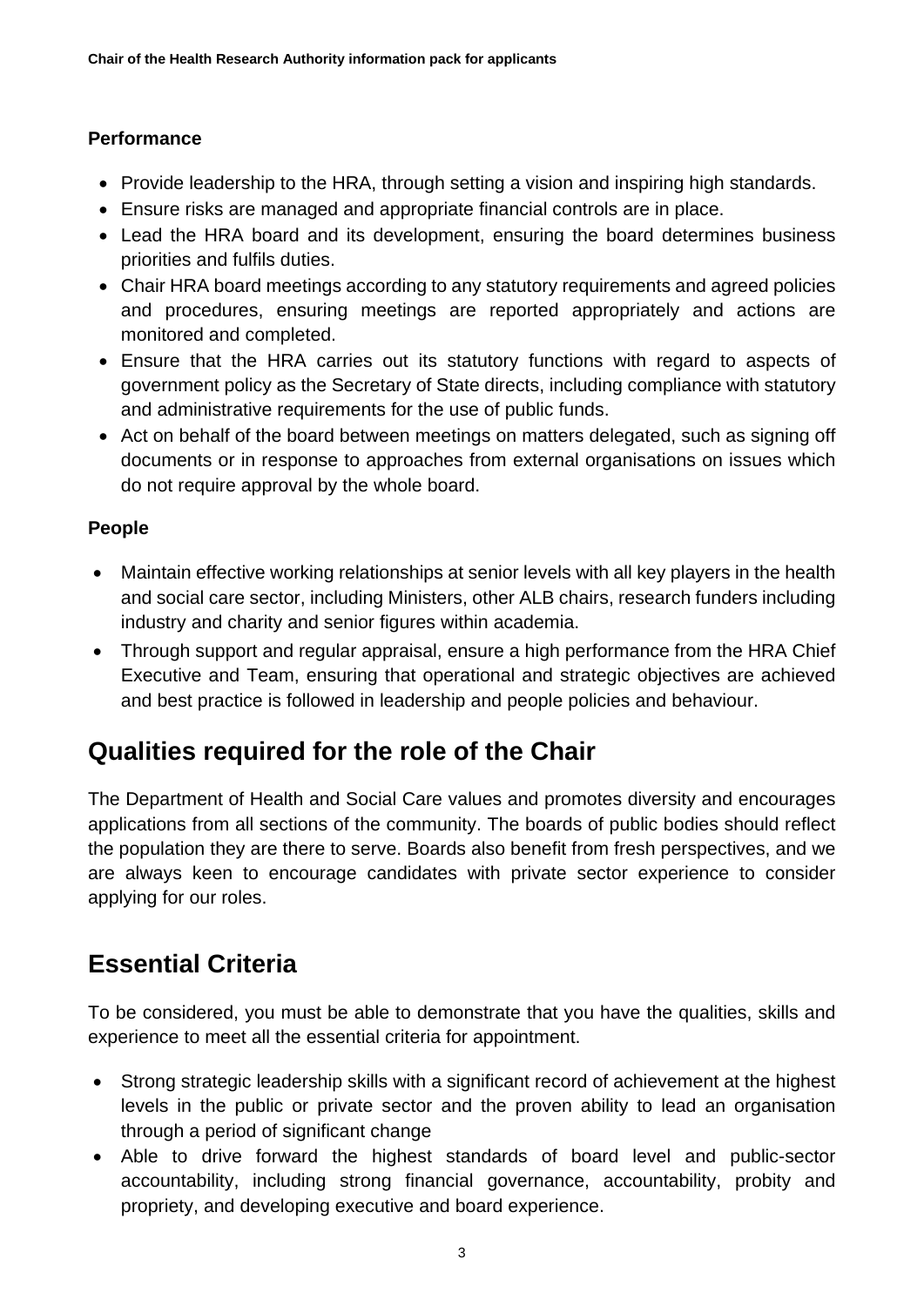- Demonstrable interest in the work of the HRA and understanding of the opportunities and challenges it faces and should have experience in a relevant field including medicine, health or social care research or medical ethics.
- Excellent communication, able to collaborate effectively across organisational boundaries to lead and drive development and improvement. They will be adept at building productive and constructive relationships with multiple stakeholders.

#### **Remuneration**

- The Chair is remunerated at the rate of £45,000 per annum for a time commitment of two days per week.
- Remuneration is taxable, and subject to National Insurance contributions, both of which will be deducted at source under PAYE before you are paid. Remuneration is not pensionable
- You may claim travel and subsistence expenses, which are properly and necessarily incurred in carrying out your role and responsibilities as the Chair of the Health Research Authority, in line with travel and subsistence policy and rates for the Health Research Authority. A copy of the policy and rates can be obtained from the Health Research Authority.

#### **Time commitment**

The time commitment for the Chair is 2 days per week.

The upcoming HRA Board dates are as follows:

- 18 September 2019 London: Skipton House, 80 London Road, London, SE1 6LH
- 20 November 2019 Nottingham: The Old Chapel, Royal Standard Court, Nottingham, NG1 6FS
- 29 January 2020 London: Skipton House, 80 London Road, London, SE1 6LH
- 18 March 2020 Newcastle: Holland Drive, Newcastle upon Tyne NE2 4NQ

Papers from previous meetings are available on the HRA website: <https://www.hra.nhs.uk/about-us/who-we-are/meeting-minutes/>

#### **Location**

Five locations in England: Newcastle, Manchester, Nottingham, London and Bristol.

#### **Tenure of office**

Ministers determine the length of the appointment will be up to 3 years.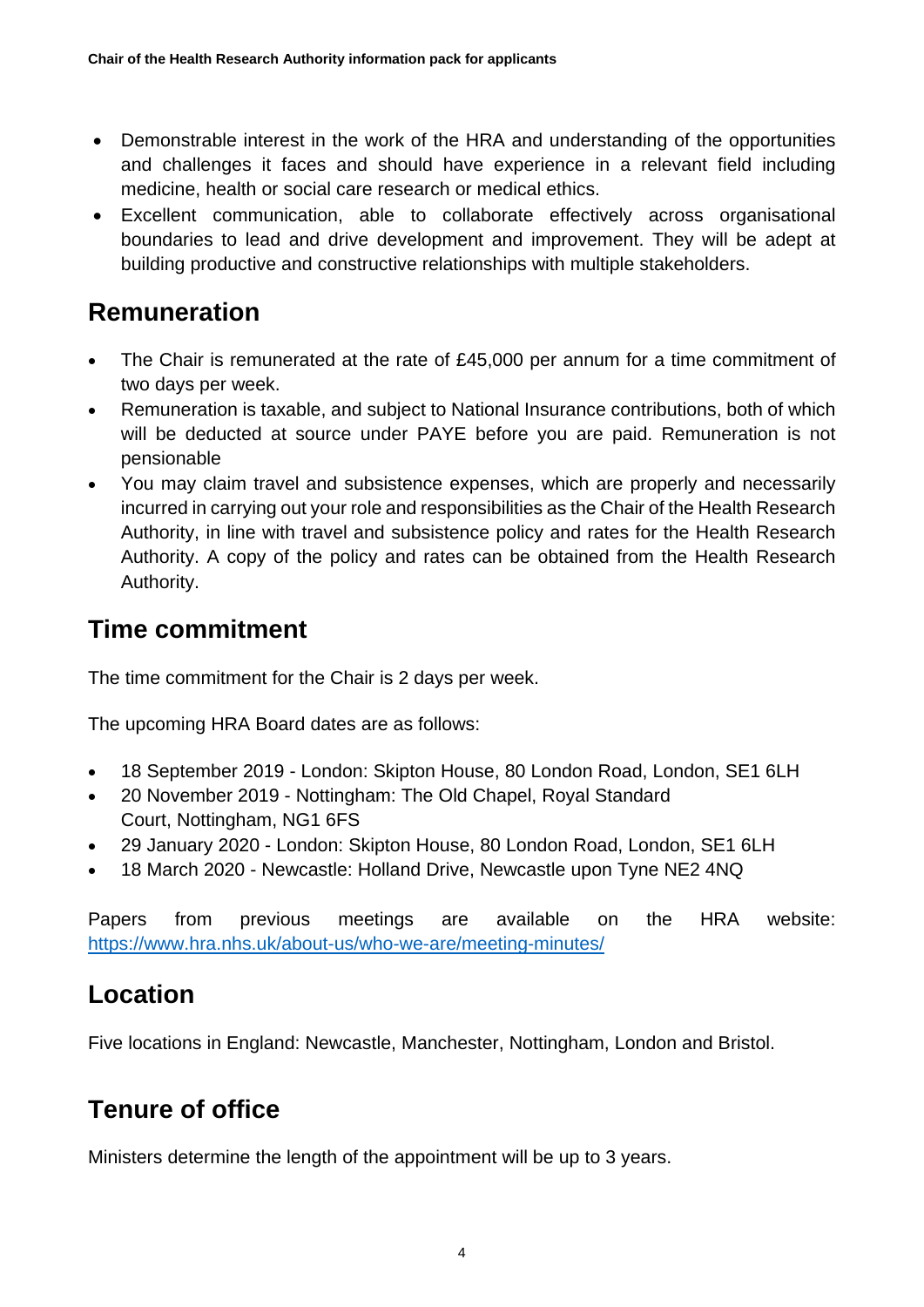## **Accountability**

This Chair is appointed by the Secretary of State and is accountable to the Secretary of State via a senior Departmental official for carrying out their duties and for their performance.

For further information regarding the role of the Health Research Authority and the role of the Chair please contact:

Mark Toal Tel: 0207 210 2749 Email: mark.toal@dhsc.gob.uk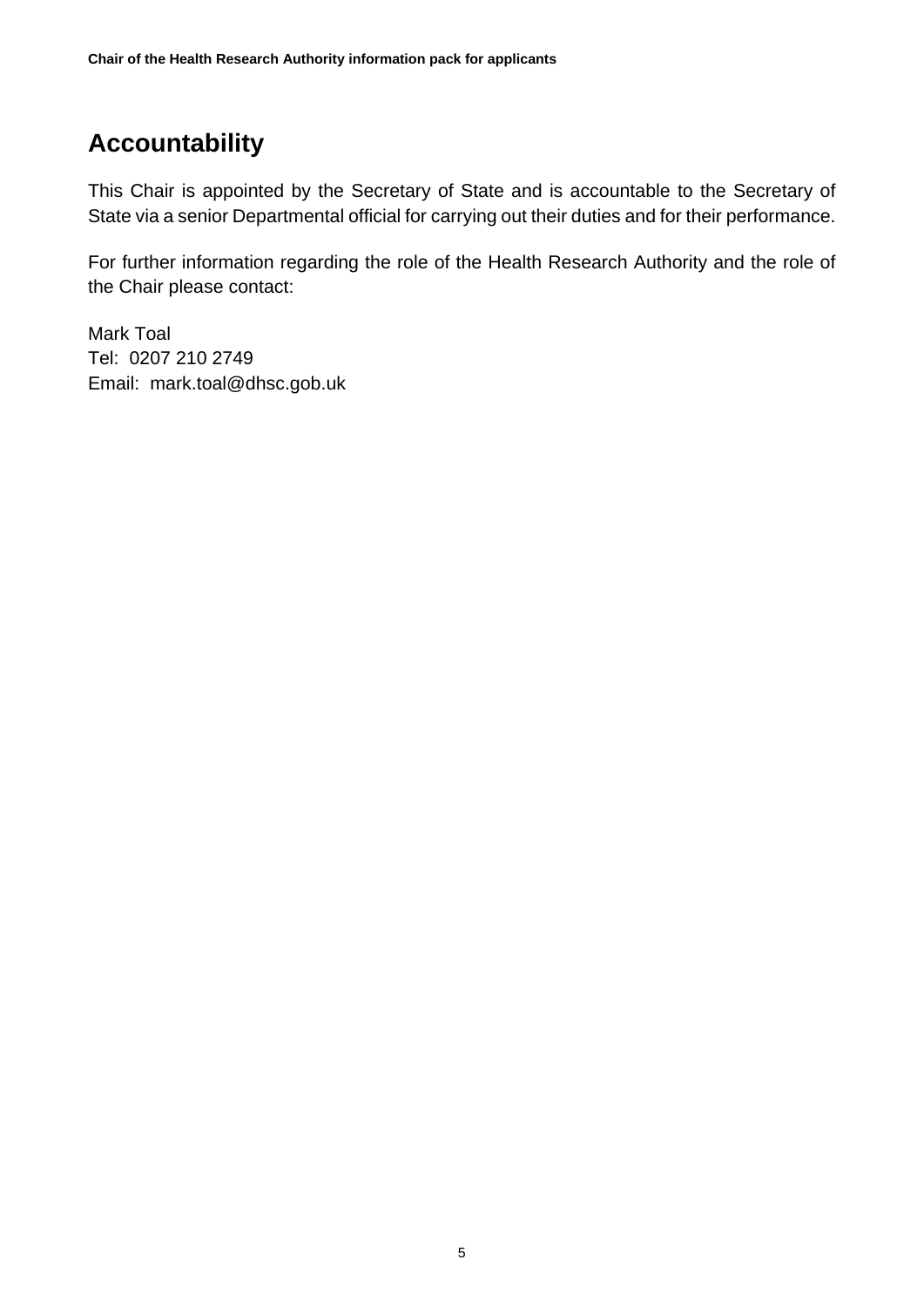## <span id="page-5-0"></span>**1.2 Health Research Authority role and responsibilities**

"The Health Research Authority plays a key role in ensuring that we remain at the forefront of trusted and ethical health and social care research, promoting the interested of current and future patients. As chair, I have had the privilege of working on this important task with a wide range of stakeholders, including Parliamentarians, charities, industry, policy makers, public and participant groups as well as researchers.

This position is intellectually stimulating and brings an opportunity to make a real difference. I have found it very rewarding. Over the past few years, we have successfully built a platform from which the HRA can deliver a better experience for researchers while retaining the robustness of approval processes, which protect the interests of participants. It is now time for a new chair to capitalise on this opportunity and I wish them well.

Thank you for your interest in the role."

*Professor Sir Jonathan Montgomery, outgoing Health Research Authority Chair*

#### **Our role**

The HRA was established in 2011 to streamline the regulation of health and social care research in the UK. With our core purpose of protecting and promoting the interests of patients and the public in health and social care research, we:

- make sure research is ethically reviewed and approved
- promote transparency in research
- give expert advice to researchers
- provide independent recommendations on the processing of identifiable patient information without consent, for research and non-research projects.

We work with other organisations in the UK to regulate different aspects of health and social care research, ensuring research approvals and oversight are streamlined and proportionate. We are England-focussed but, through our joint working with the devolved administrations of Scotland, Wales and Northern Ireland, lead the oversight of health and social care research on behalf of the UK.

We support our activity through five locations in England: Newcastle, Manchester, Nottingham, London and Bristol. Through the 65 Research Ethics Committees in England and the Confidentiality Advisory Group, we review around 6,000 new research studies each year, ranging from observational studies in care settings, tissue banks and research databases, to large, multi-centre clinical trials of new medicines and advanced therapeutics.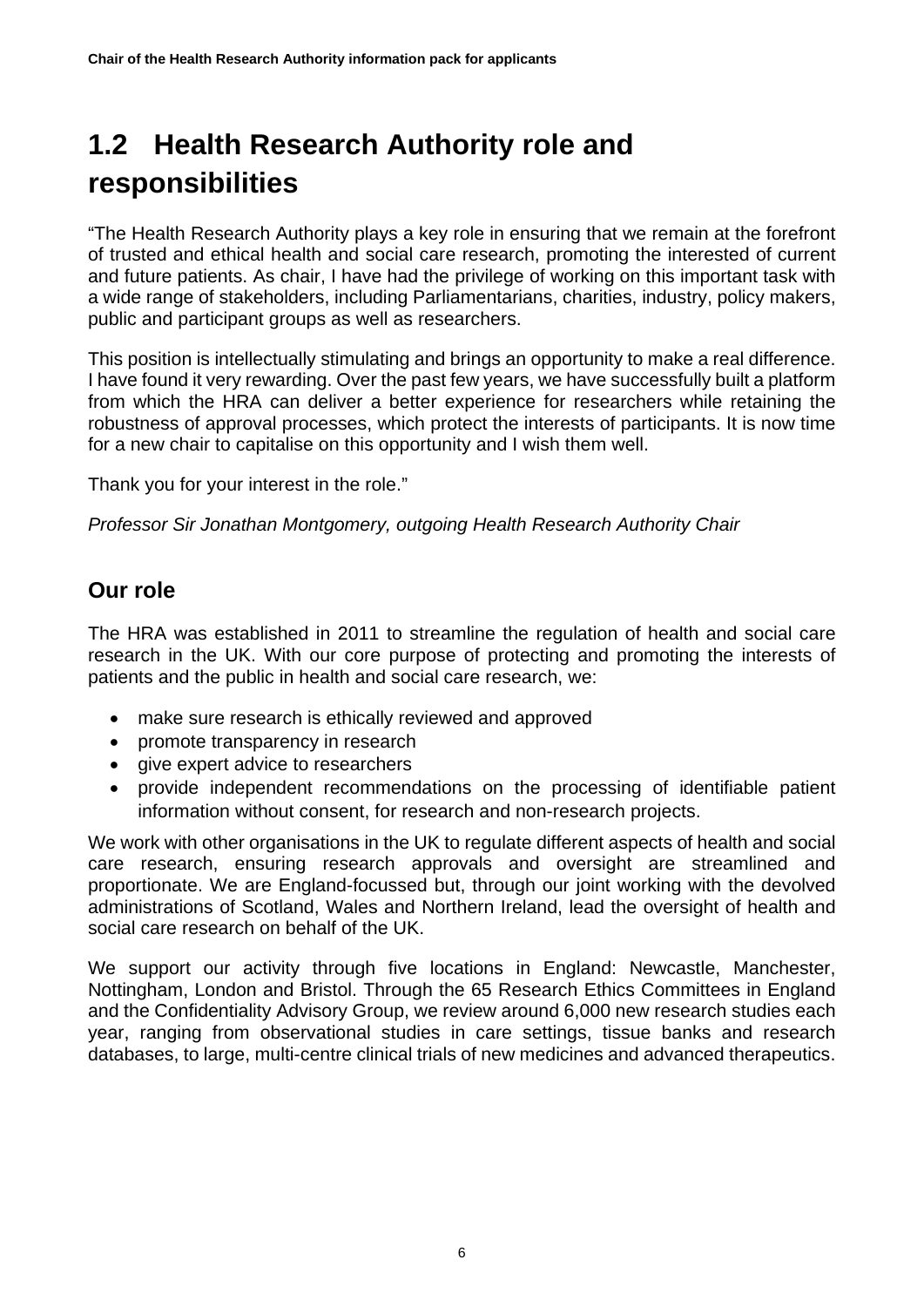#### **Our people**

Our 195 staff support our committees and advisory groups, provide specialist advice, guidance and learning to researchers about the ethics and governance of current and emerging areas of research and effectively administer the organisation.

We could not operate without our network of around 1,000 volunteers. They serve on the research ethics committees, the National Research Ethics Advisors' Panel, the Confidentiality Advisory Group and are part of our patient and public involvement network. All give their time freely to support health and social care research and the HRA's work. They make an invaluable contribution to our work, to research and to research participants.

#### **Our strategy**

The HRA has just entered the final year of its a three-year strategy which focussed on five key areas:

- Championing health and social care research
- Making it easier to conduct high quality research in the UK
- Developing a pro-active, strategically focused organisation
- Capitalising on technological developments
- Ensuring the HRA is governed effectively and provides value for the tax payer

A key part of this role will therefore be to support the delivery of these objectives but also a consideration of the HRA's longer term goals to enable the development of a new strategy.

#### **Our finances**

The HRA's total revenue funding for **2019/20** is estimated to be **£18,259k** (2018/19: £15,990k). We receive most of our revenue funding directly from the Department of Health and Social Care (DHSC). This funding, known as grant-in-aid (GIA), has been confirmed at **£12,784k** for 2019/20.

This includes funding to support:

- 2018/19 Agenda for Change terms and conditions £120k
- NHS Pensions increased employers' contribution partly funded £264k
- Research IT systems transformation to meet EU Exit preparedness requirements £4,500k

The balance comes from three other sources:

- £200k from the Devolved Administrations as part of cost sharing arrangements for ethical review and UK wide research governance developments;
- £66k from NHS Business Services Authority (BSA) and High Speed 2 (HS2) and as part of cost sharing arrangements for estates; and,
- £1,000k non-cash revenue from the Department of Health and Social Care to fund depreciation costs.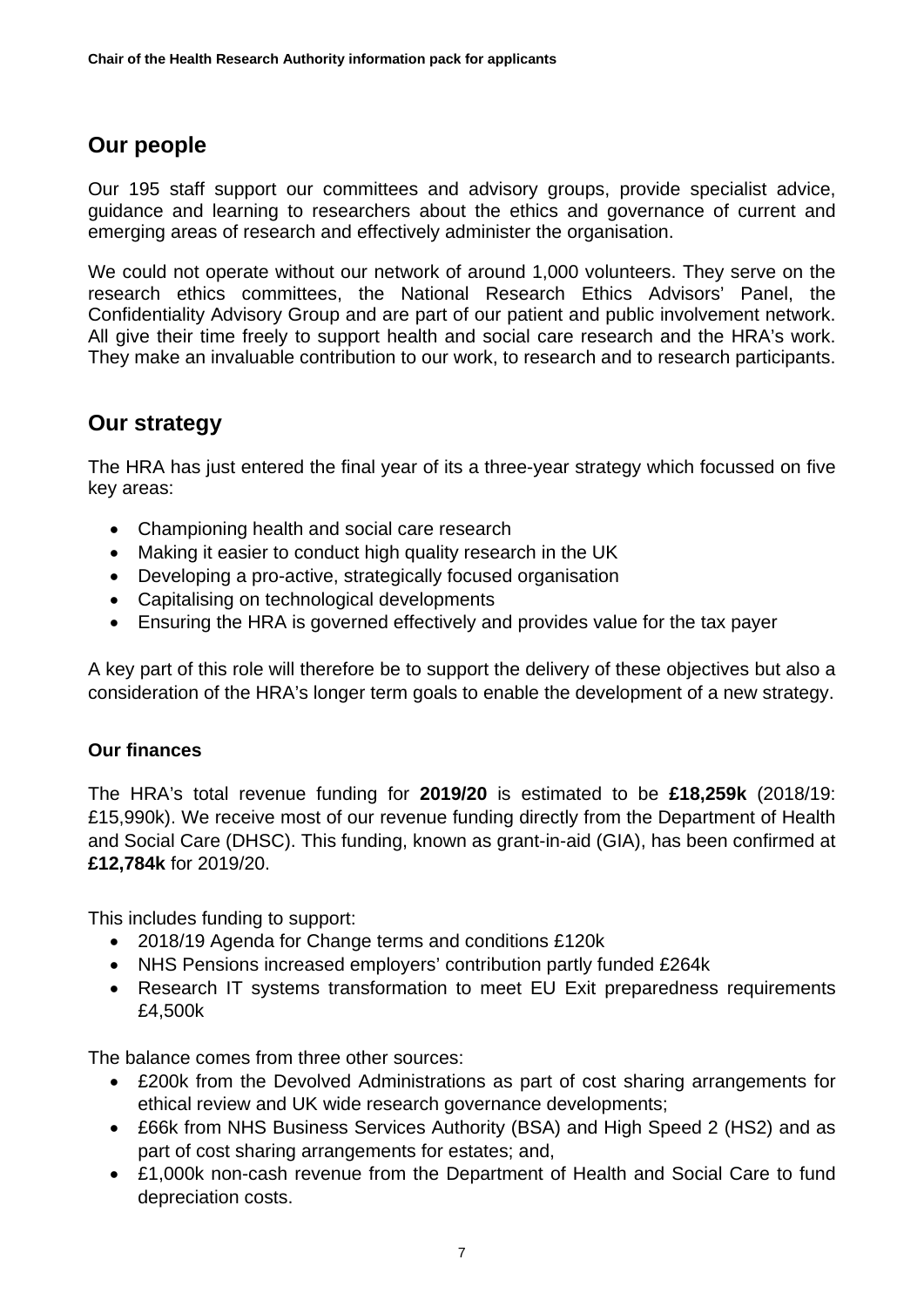The HRA is committed to providing value to the public purse. We achieve this in two ways:

- Streamlining the research approval process, driving economies and efficiencies to the research sector (worth £4billion\* to the UK economy).
- Achieving 'more for less' in our services and policy work, by improving processes, reducing duplication and using technology to add value and reduce costs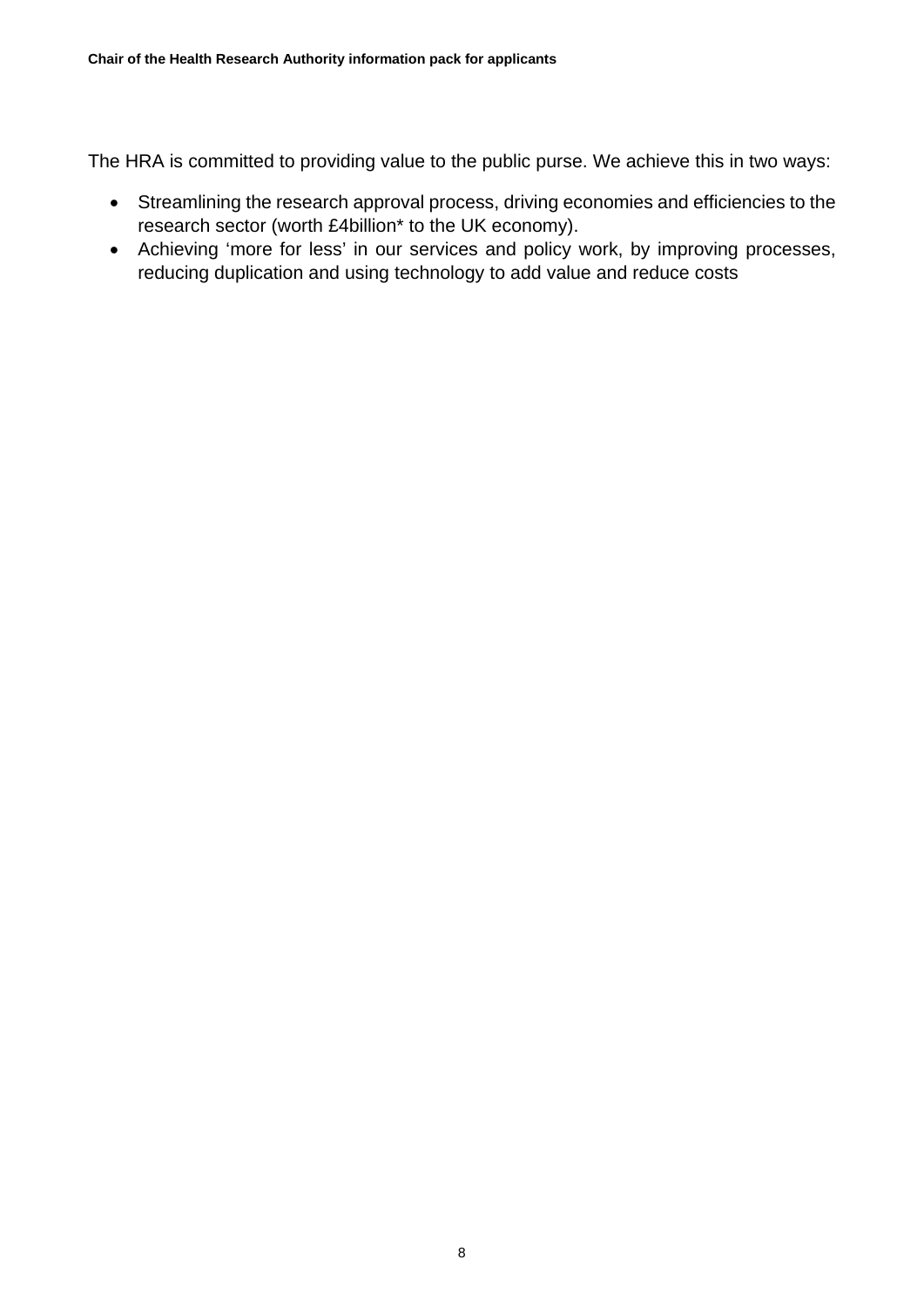# <span id="page-8-0"></span>**Section 2: How to Apply**

## <span id="page-8-1"></span>**2.1 Making an application**

Thank you for your interest in the appointment of the Chair to the Health Research Authority.

To make an application please email your CV, a supporting letter and completed monitoring forms to:

[appointments.team@dhsc.gov.uk](mailto:appointments.team@dhsc.gov.uk) – please quote ref: VAC-1662 in the subject field.

If you are unable to apply by email you may send your application by post to:

Sally Brough-Hirst, Department of Health and Social Care, Room 1N09, Quarry House, Quarry Hill, Leeds, LS2 7UE

Applications must be received by midday on 16 May 2019.

In making an application please note the following:

## **Supporting letter**

The supporting letter is your opportunity to demonstrate how you meet each of the criteria set out in the person specification. It will benefit the Advisory Assessment Panel if you can be clear which evidence you provide relates to which criteria. Providing separate paragraphs in relation to each criterion is common practice. Please write all acronyms in full first.

Please ensure your full name, the role to which you are applying and the corresponding reference number for the post are clearly noted at the top of your letter.

Please limit your letter to two pages, and type or write clearly in black ink.

#### **Conflicts of interest**

If you have any business or personal interests that might be relevant to the work of Health Research Authority and which could lead to a real or perceived conflict of interest if you were to be appointed, please provide details in your supporting letter.

If appointed, you will also be required to declare these interests on appointment and they will be entered on a register which is available to the public.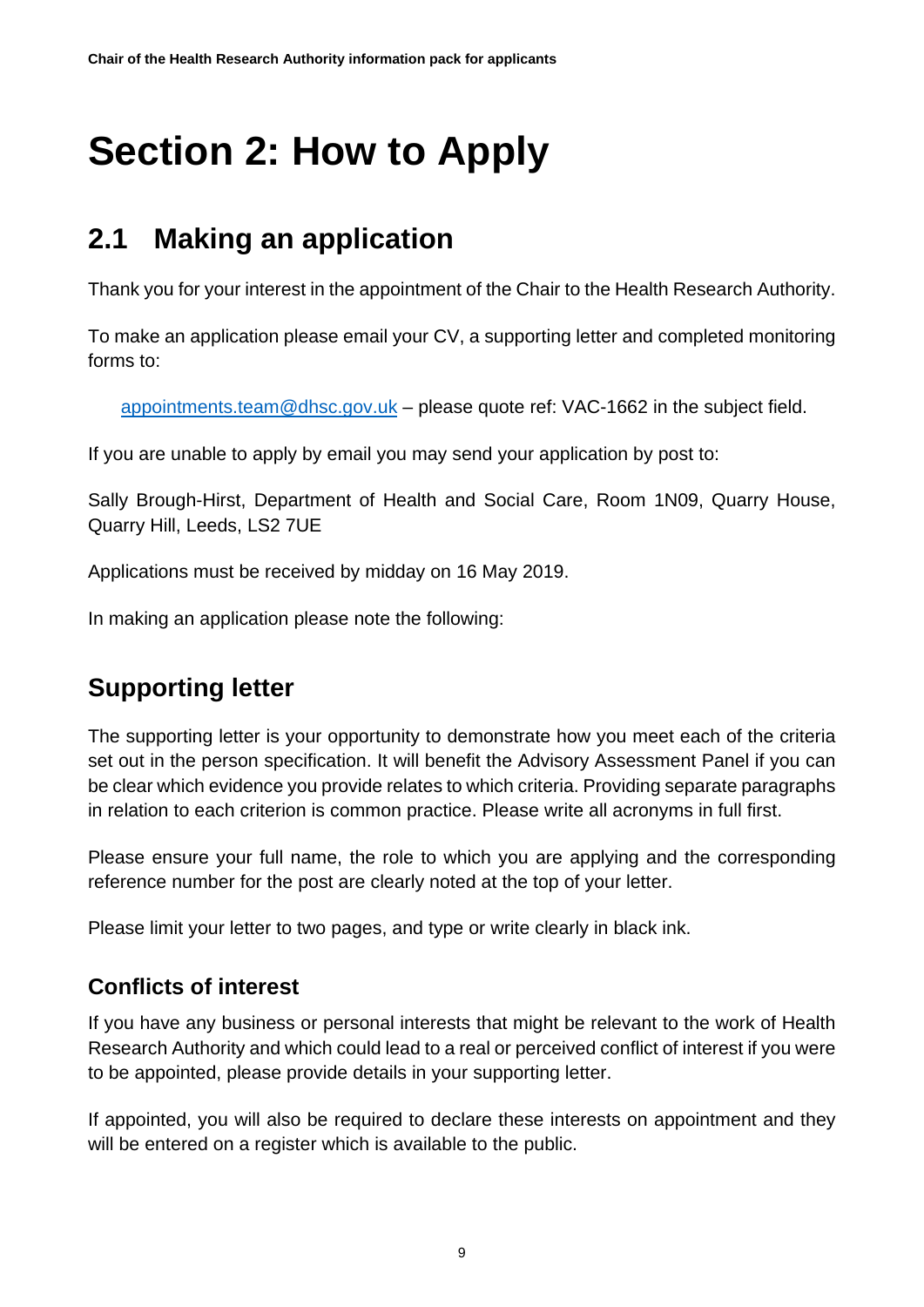#### **Standards in public life and ensuring public confidence**

Given the nature of public appointments, it is important that those appointed as members of public bodies maintain the confidence of the public and Government. If there are any issues in your personal or professional history (including any convictions or bankruptcy) that could, if you were appointed, be misconstrued, cause embarrassment to Ministers or Health Research Authority or cause public confidence in the appointment to be jeopardised, it is important that you bring them to the attention of the Assessment Panel and provide details of the issue/s in your supporting letter. In considering whether you wish to declare any issues, you should also reflect on any public statements you have made, including through social media and blogs. Due Diligence may be carried out on any publicly available information and shared with the Advisory Assessment Panel.

The panel may explore any issues you declare with you before they make a recommendation on the appointment.

Failure to disclose such information could result in an appointment being terminated, as those who hold public appointments are expected to demonstrate the highest standards of corporate and personal conduct, and are required to subscribe to the Code of Conduct for Board Members of Public Bodies, as part of agreeing to the terms and conditions of appointment. You can access this document at:

#### [https://www.gov.uk/government/publications/board-members-of-public-bodies-code-of](https://www.gov.uk/government/publications/board-members-of-public-bodies-code-of-conduct)[conduct](https://www.gov.uk/government/publications/board-members-of-public-bodies-code-of-conduct)

There are also circumstances in which individuals may not be considered for appointment, due to them not meeting certain eligibility criteria for appointment. For further information, please refer to **Section 2.3: Eligibility Criteria**

If you wish to discuss any queries on conflicts please see the contacts section.

## **CV**

Please ensure your CV includes:

- Your full name, title, home address, personal contact telephone numbers (land line and mobile), personal email address and details of any Twitter accounts and LinkedIn accounts including your Twitter handle/username.
- Similar contact details for two referees who will support your application. One referee should be the person to whom you are/were accountable in your current/most recent appointment or position of employment. Please indicate the relationship of each referee to you. References will be requested for short-listed candidates prior to interview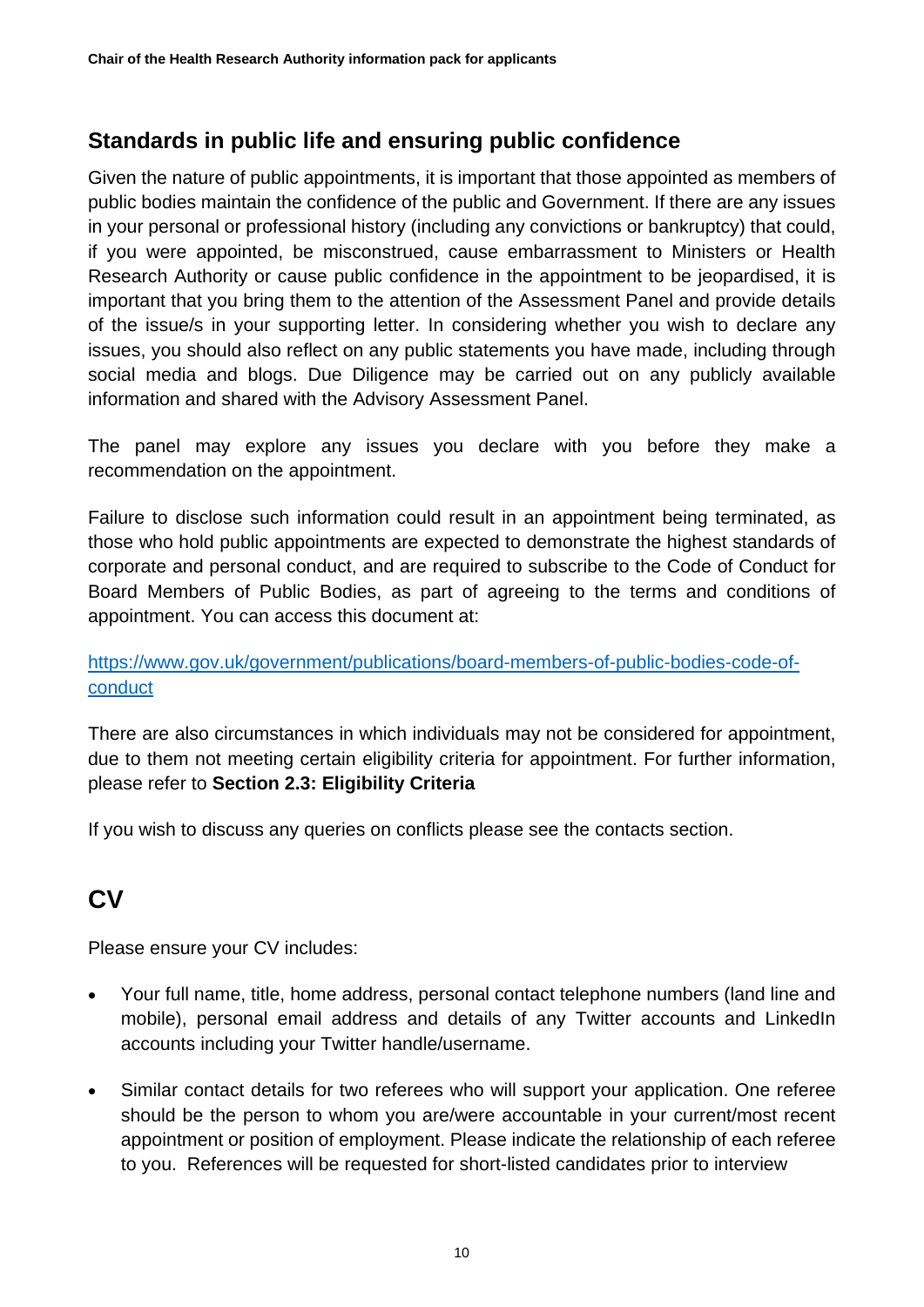• Brief details of your current or most recent post and the dates you occupied this role. Please identify any past or present Ministerial appointments.

## **Monitoring form**

Please complete the monitoring form. Diversity monitoring information will not be seen by the Advisory Assessment Panel assessing your application.

Political activity information is primarily for monitoring purposes only, however if you are shortlisted for interview, this information will be shared with the selection panel. The reason for this is that it is appreciated that such activities may have given you relevant skills, including experience gained from committee work, collective decision-making, resolving conflict and public speaking. If you have had such experience and you consider it relevant to your application for this post, you should also take the opportunity to include it separately in your supporting statement. If possible, you should not, however, identify the relevant political party in your statement.

If you are appointed to this role, please note that any political activity you declare will be published in accordance with the Governance Code on Public Appointments.

#### **Guaranteed Interview Scheme**

The Department of Health and Social Care operates a Guaranteed Interview Scheme (GIS) for disabled people. The Equality Act 2010 defines a person as disabled if they have a physical or mental impairment and the impairment has a substantial and long term adverse effect on their ability to carry out normal day to day activities. Under the GIS a disabled candidate will be selected for interview if they meet the essential criteria for the post.

If you wish to apply under the GIS please complete the GIS form and return it with your application.

All applications will be acknowledged by email after the closing date.

## **Contacts**

For further information regarding the selection process, please contact

Sally Brough-Hirst Appointments Team Tel: 0113 2546138 Email: [Sally.Brough-Hirst@dhsc.gov.uk](mailto:Sally.Brough-Hirst@dhsc.gov.uk)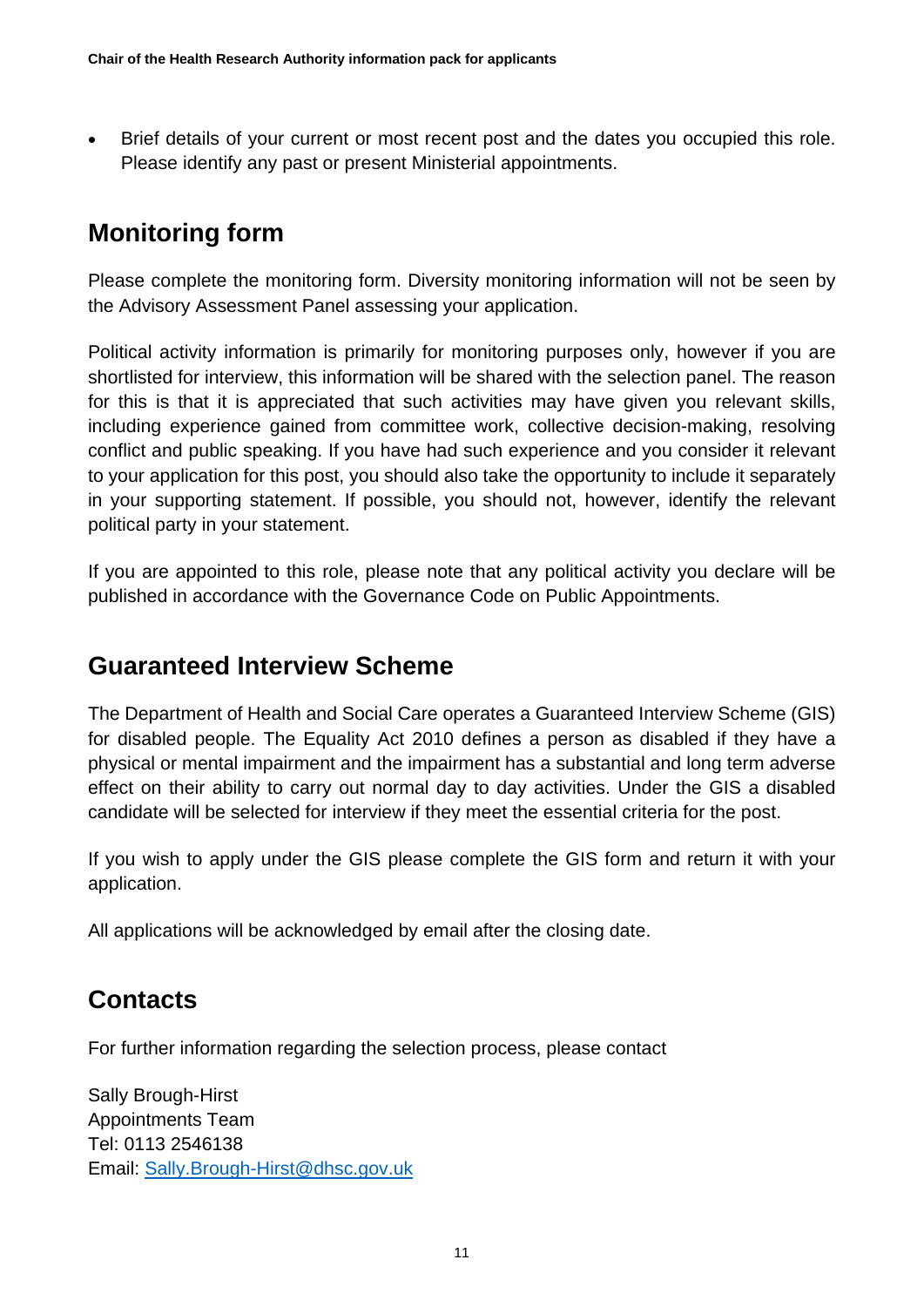For further information regarding the role of the Health Research Authority and the role of the Chair please contact:

Mark Toal Tel: 0207 210 2749 Email: [mark.toal@dhsc.gov.uk](mailto:mark.toal@dhsc.gov.uk)

Please quote reference VAC-1662 on all correspondence.

If you choose to apply, we would like to thank you in advance for your time and effort in making an application.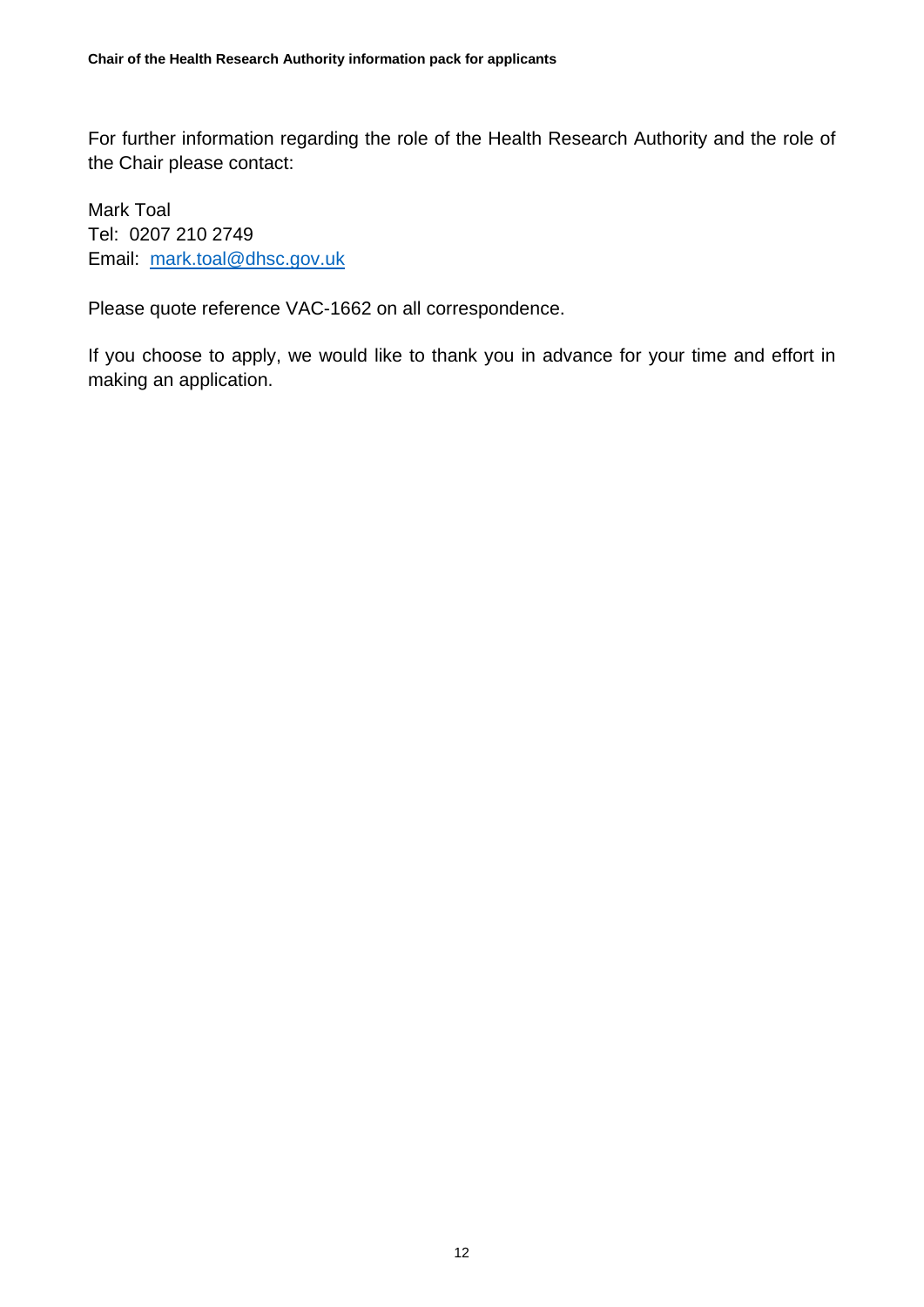## <span id="page-12-0"></span>**2.2 The Selection Process**

The Department of Health and Social Care Appointments and Honours Team will deal with your application as quickly as possible and will advise you of the likely timetable at each stage.

Timetable:

- Closing date: Midday on 16 May 2019
- Shortlisting complete: 10 June 2019
- Interviews held: 01 July 2019

The selection panel will be:

- Professor Chris Whitty, Chief Scientific Adviser (Panel Chair)
- Professor Dame Nicky Cullum, Professor of Nursing at the University of Manchester
- Derek Stewart, Patient Advocate Representative
- Daniel Benton, Non-Executive Director from NHS Digital as an Independent Panel Member

The Independent Panel Member is independent of both the Department of Health and Social Care and Health Research Authority.

The Governance Code on Public Appointments requires all Advisory Assessment Panel members to declare any political activity within the last five years. All panel members have declared that they have not taken part in any political activity within the last five years.

After the closing date for applications:

- The Department of Health and Social Care may commission a pre-assessment of candidate applications which would then be provided to the Panel for consideration and to inform the shortlisting process. By applying, you are agreeing to your application being shared with another party for the purpose of pre-assessment. The pre-assessor and the panel are reliant on the information you provide in your CV and supporting letter to assess whether you have the skills and experience required. Please ensure that you provide evidence to support how you meet all the essential criteria. It is the responsibility of the panel to determine who it believes best meet the criteria for the role, and who will be invited to interview.
- Interviews will be held on 01 July 2019.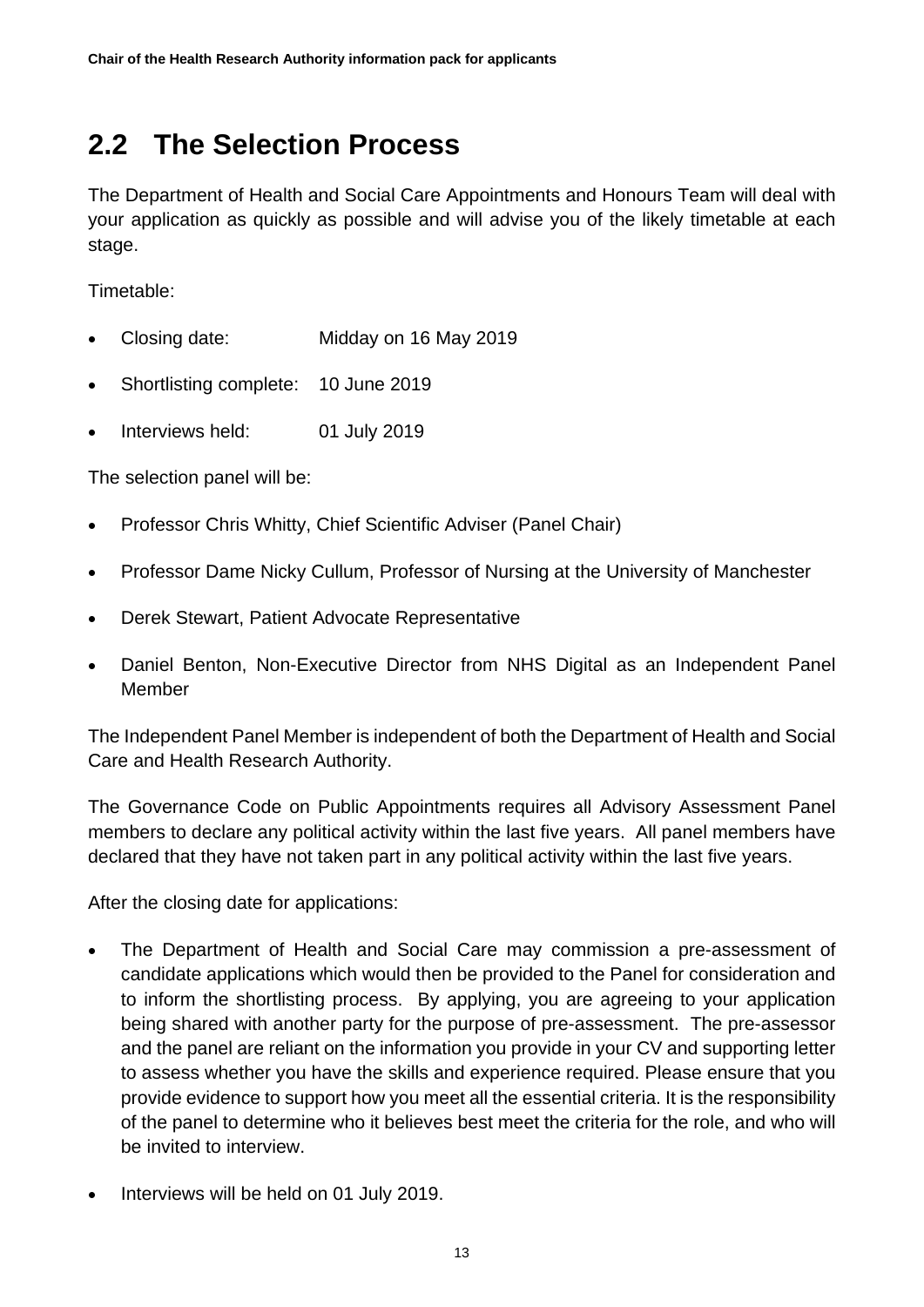- The Advisory Assessment Panel will select for interview only the strongest applicants who it feels have demonstrated that they best meet the criteria set out in the person specification. However, if you have applied under the GIS and you meet all the essential criteria, then you will also be invited for interview
- If you are invited to interview and if you are unable to attend on the set date then an alternative date can only be offered at the discretion of the Advisory Assessment Panel
- The Appointments Team will email to let you know if you have been invited to be interviewed. It is our intention that interviews will take place in a central London location
- If invited to interview, the Advisory Assessment Panel may invite you to make a brief presentation at the start of the interview and will go on to question you about your skills and experience, including asking specific questions to assess whether you meet the criteria set out for the post
- The Advisory Assessment Panel will also explore with candidates any potential conflicts of interest or any other issues arising from candidate's personal and professional history which may impact on an appointment decision (see section 2.1 for further details).
- Candidates who the panel believe are 'appointable', will be recommended to Ministers who will make the final decision. Ministers may choose to meet with shortlisted candidates, before or after interview, before coming to a decision. Candidates should therefore be prepared for a short time gap between interview and a final appointment decision being made. Candidates who have been interviewed will be kept informed of progress.
- If you are successful, you will receive a letter from Ministers appointing you as the Chair of the Health Research Authority, which will confirm the terms on which the appointment is offered.
- If you are unsuccessful at interview, you will be notified by the Appointments Team. We appreciate it takes a lot of time and effort to apply for roles and that feedback is a valuable part of the process. As a result, the letter will provide the details of who you may approach for feedback on your interview and application, if you so wish.
- For further information on how we will manage the personal information that you have provided to us through your application, see **Section 2.4**

#### **Queries**

For queries about your application, please contact Sally Brough-Hirst on [Sally.Brough-](mailto:Sally.Brough-Hirst@dhsc.gov.uk)[Hirst@dhsc.gov.uk](mailto:Sally.Brough-Hirst@dhsc.gov.uk)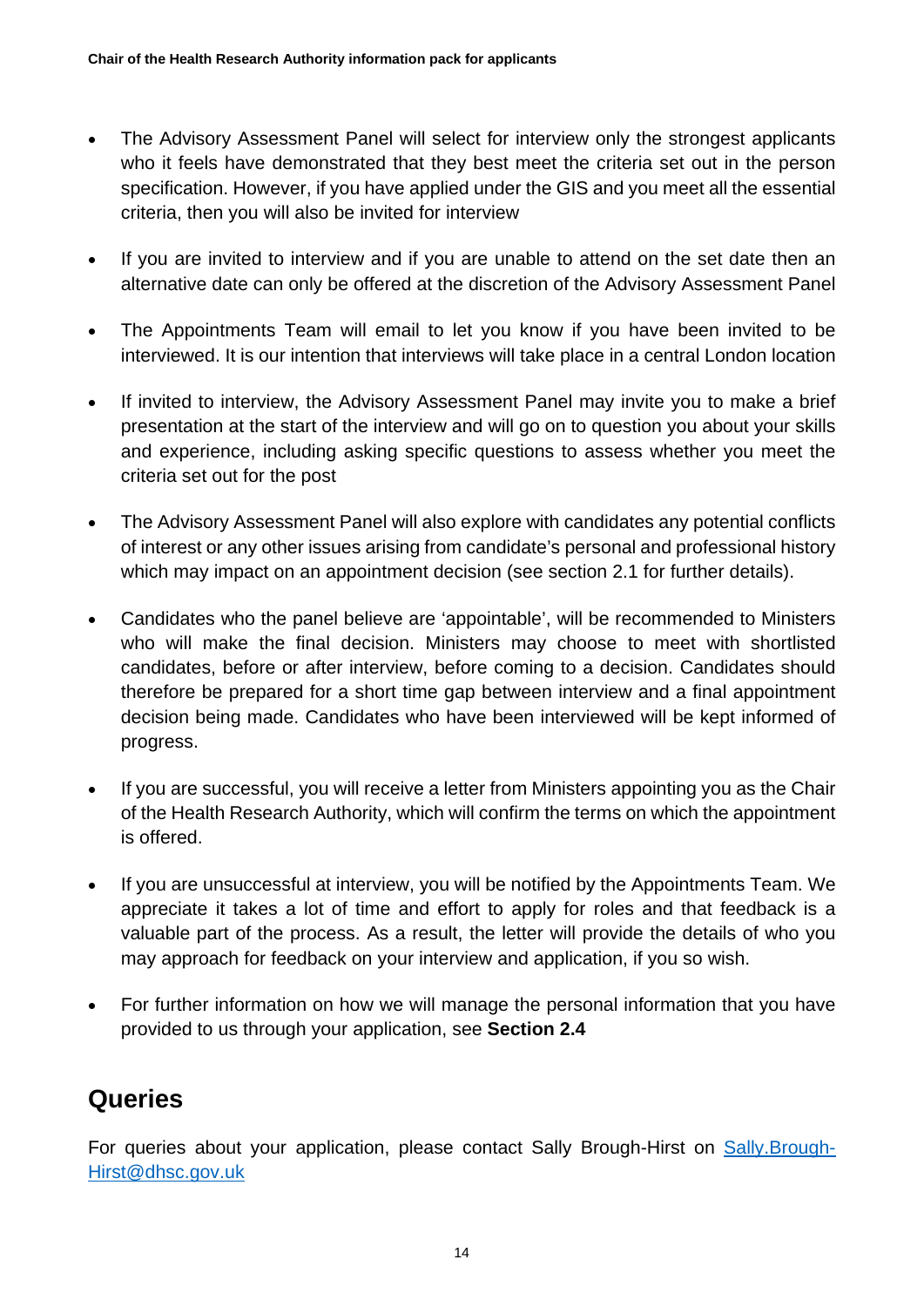## **Standards in public life**

You will be expected to demonstrate high standards of corporate and personal conduct. All successful candidates will be asked to subscribe to the Code of Conduct for Board Members of Public Bodies, you can access this document at: [https://www.gov.uk/government/publications/board-members-of-public-bodies-code-of](https://www.gov.uk/government/publications/board-members-of-public-bodies-code-of-conduct)[conduct](https://www.gov.uk/government/publications/board-members-of-public-bodies-code-of-conduct)

#### **Diversity and equality of opportunity**

The Department of Health and Social Care values and promotes diversity and encourage applications from all sections of the community.

#### **Governance Code on Public Appointments**

The Governance Code on Public Appointments, published by the Cabinet Office, sets out the principles that should underpin all public appointments. The Governance Code can be found at [https://www.gov.uk/government/publications/governance-code-for-public](https://www.gov.uk/government/publications/governance-code-for-public-appointments)[appointments](https://www.gov.uk/government/publications/governance-code-for-public-appointments)

#### **The Commissioner for Public Appointments**

The regulation of public appointments against the requirements of the Governance Code is carried out by the Commissioner for Public Appointments. The Commissioner provides independent assurance that public appointments are made in accordance with the principles set out in the Code. The Commissioner is appointed by the Queen and is independent of the Government and the Civil Service. Further about the role of the Commissioner is available from [http://publicappointmentscommissioner.independent.gov.uk](http://publicappointmentscommissioner.independent.gov.uk/) 

#### **If you are not completely satisfied**

The Department of Health and Social Care will aim to process all applications as quickly as possible and to treat all applicants with courtesy. If you have any complaints about the way your application has been handled, please contact Lucy Wall in the Department of Health and Social Care by emailing [Lucy.Wall@dhsc.gov.uk](mailto:Lucy.Wall@dhsc.gov.uk)

If after receiving a comprehensive response from the Department you are still concerned, you can write to the Commissioner for Public Appointments. Please contact:

The Commissioner for Public Appointments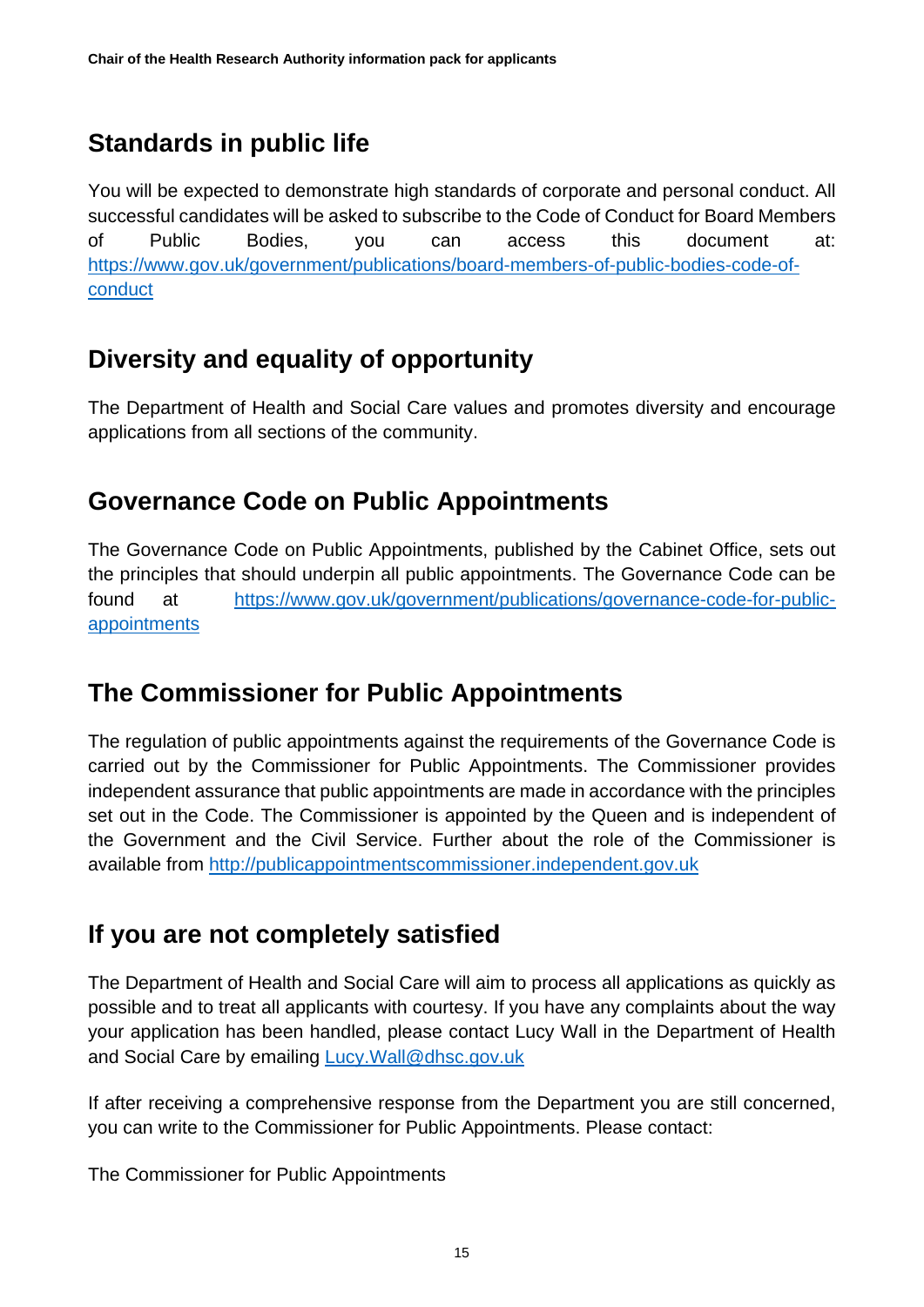1 Horse Guards Road

London SW1A 2HQ

Tel: 0207 271 8938

Email: [publicappointments@csc.gov.uk](mailto:publicappointments@csc.gsi.gov.uk)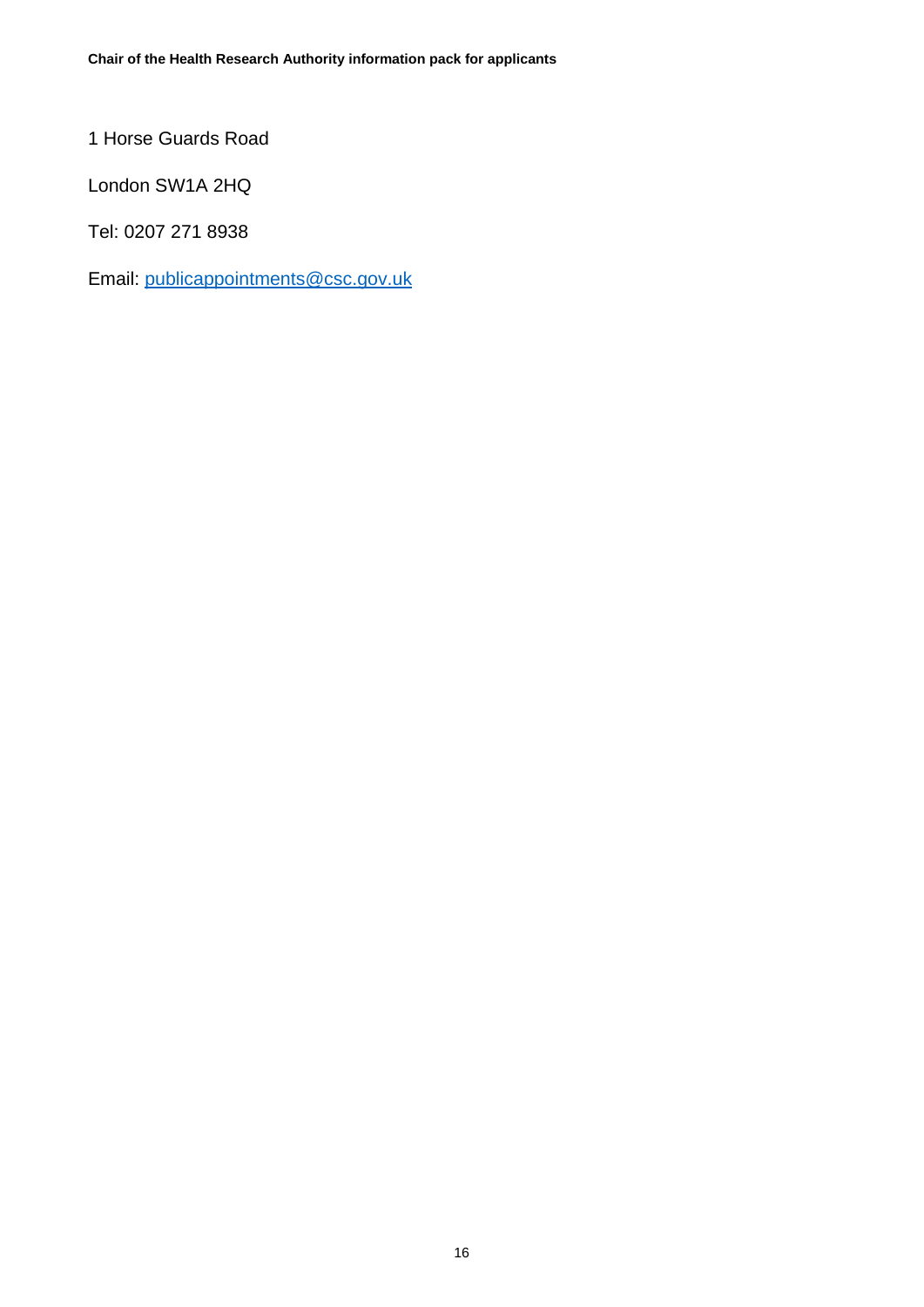# <span id="page-16-0"></span> **2.3 Eligibility Criteria**

## **Eligibility criteria**

There are circumstances in which an individual may not be considered for appointment. They include:

- 1. persons who have received a prison sentence or suspended sentence of 3 months or more in the last 5 years
- 2. persons who are the subject of a bankruptcy restrictions order or interim order, or a debt relief order or interim debt relief order under Schedule 4ZB to the Insolvency Act 1986
- 3. persons who have had an earlier term of appointment with a health service body terminated on the grounds:
	- that it was not conducive to the interests or good management of the body that the person should continue to hold office
	- that the person failed to attend a meeting of the body on three consecutive occasions
	- that the person failed to declare a pecuniary interest or withdraw from consideration of a matter in respect of which the person had a pecuniary interest
	- of misconduct or failure to carry out the person's duties
- 4. anyone who is under a disqualification order under the Company Directors Disqualification Act 1986; or
- 5. anyone who has been removed from trusteeship of a charity.

**Please also note that you are disqualified from appointment to the role of Chair at the Health Research Authority, unless you are willing to stand down from your current role, if you are:**

- A non-officer member at the NHS Trust Development Authority (NHS Improvement)
- Chair, or a non-officer member at the NHS Counter Fraud Authority
- Chair or a non-officer member at NHS Resolution (formally known as the NHS Litigation Authority)
- Chair, or Non-Executive Director of an NHS Trust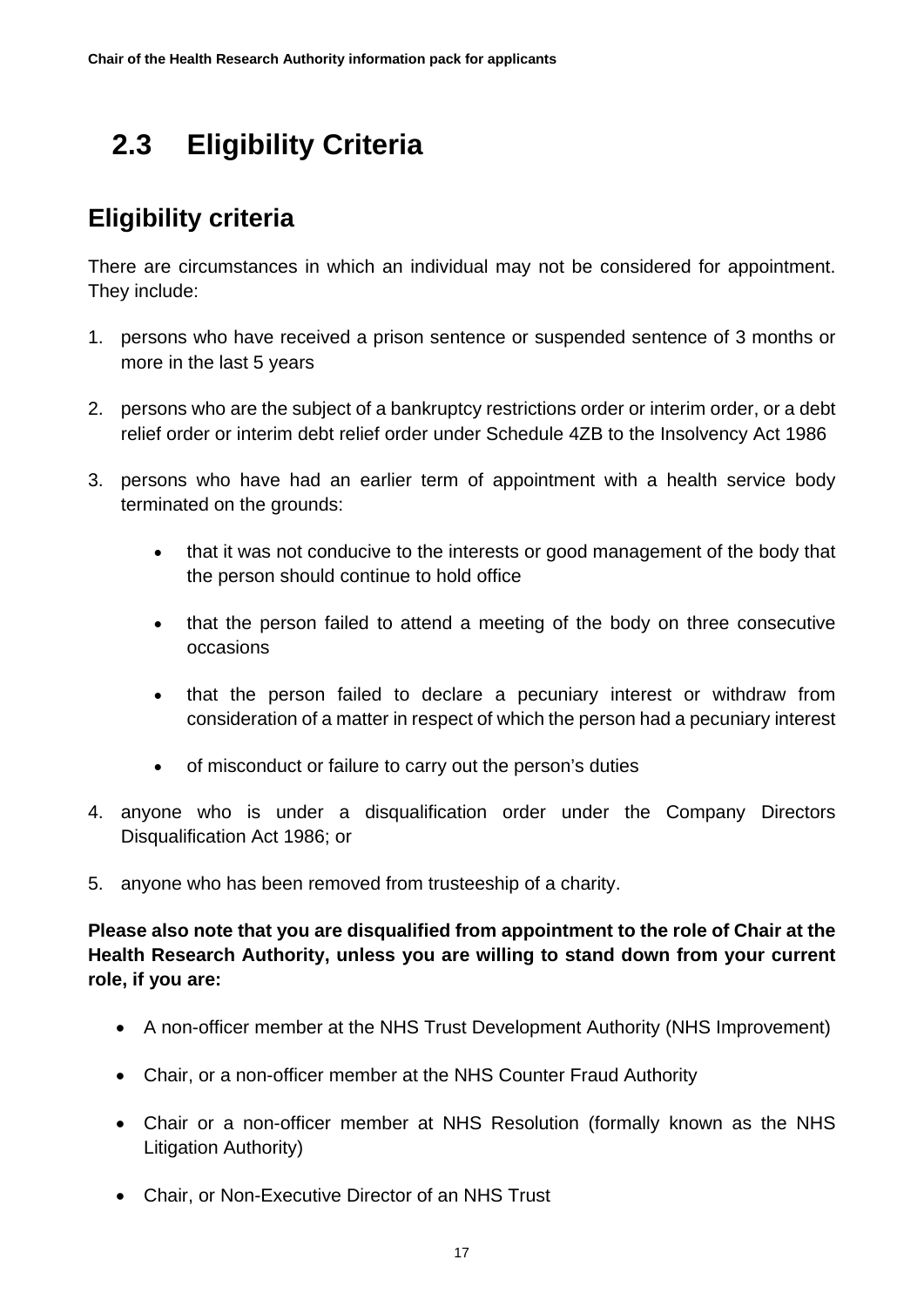• In addition, if you hold a role with a NHS Foundation Trust you are advised to check with your FT to see if there are any local disqualification arrangements in place.

For further details and advice on the eligibility criteria or on the specific legislation please contact the Appointments Team.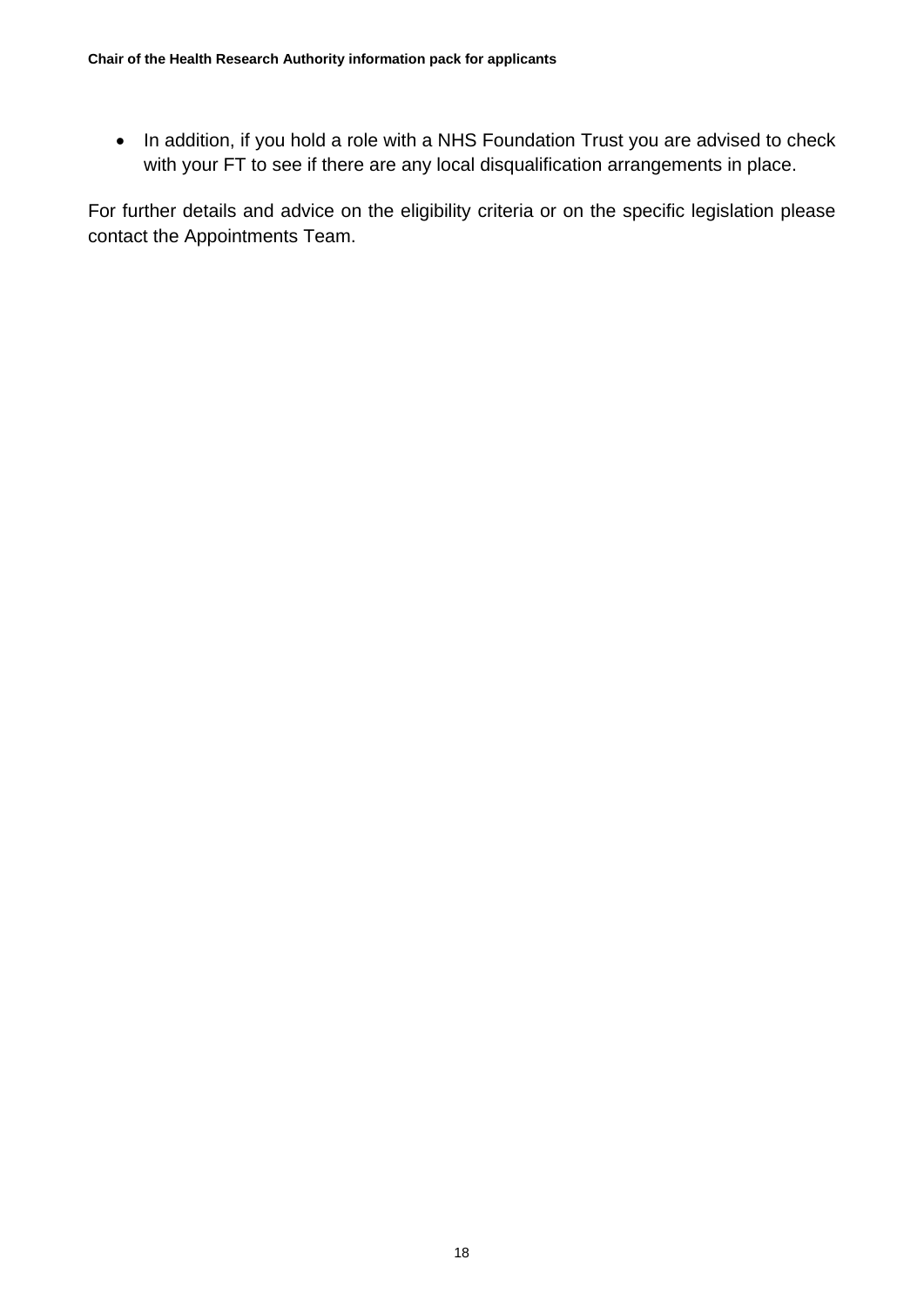## <span id="page-18-0"></span>**2.4 How we will manage your personal information**

Your personal information will be held in accordance with the General Data Protection Regulations. You will not receive unsolicited paper or electronic mail as a result of sending the Department of Health and Social Care any personal information. No personal information will be passed on to third parties for commercial purposes.

When we ask you for personal information, we promise we will:

- Only ask for what we need, and not collect too much or irrelevant information
- Ensure you know why we need it
- Protect it and insofar as is possible, make sure nobody has access to it who shouldn't
- Ensure you know what choice you have about giving us information
- Make sure we don't keep it longer than necessary
- Only use your information for the purposes you have authorised

We ask that you:

- Provide us with accurate information
- Inform us as soon as possible of any changes or if you notice mistakes in the information we hold about you

If you apply for a post, we will share some of the information you provide with the members of the selection panel for the post to which you are applying, so that your CV and supporting letter can be assessed.

The diversity information you provide will not be used in the selection process and will therefore not be shared with the Advisory Assessment Panel assessing your application at any stage. However, panels may review the political activity response at the interview stage. This in no way acts as a bar to appointment. Further information on this is provided in the attached Monitoring form.

The Commissioner for Public Appointments regulates and monitors appointments to public bodies to ensure procedures are fair. The Department of Health and Social Care is required by the Commissioner for Public Appointments to retain information about the people who apply for public appointments within his remit, and make this information available to him for audit purposes, if requested to do so. Information you provide in your application may therefore be made available to the Commissioner for Public Appointments and the